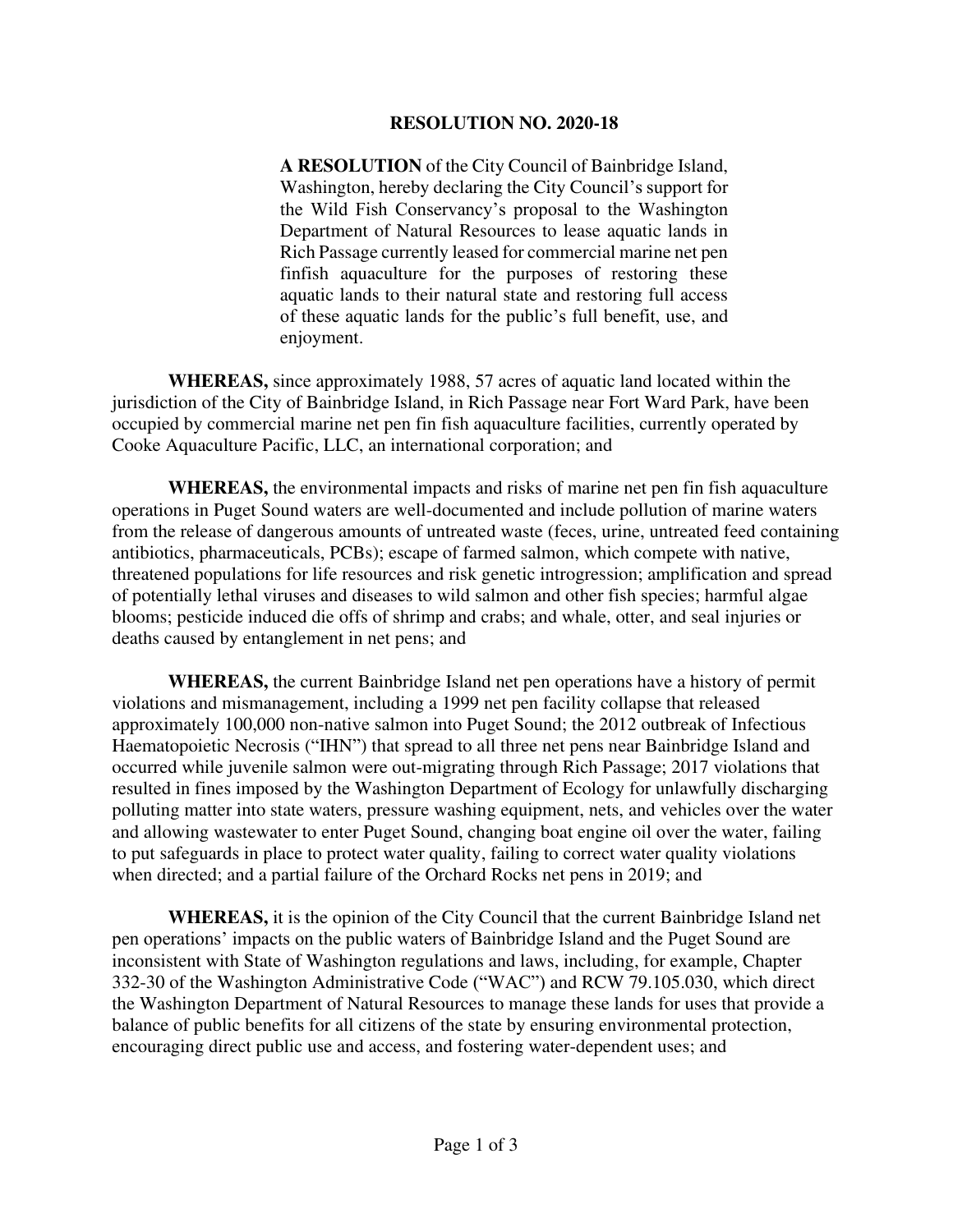**WHEREAS,** the current Bainbridge Island net pen operations create a dangerous obstacle and nuisance attraction for marine mammals, including the Southern Resident orca Whale population; and

 **WHEREAS,** it is the opinion of the City Council that the current Bainbridge Island net pen operations are incompatible with the Orchard Rocks Conservation Area designation, authorized in 1998 by WAC 220-303-050, in which two of the three net pen structures are located, because of negative impacts to the reserve from release of fish waste and antibiotics into marine waters, amplification of parasites, viruses, and diseases to native fish; light, noise, and noxious air pollution; unnatural and false attraction of native fish that results in bycatch during net pen harvest operations and increased predation by farmed fish and attracted marine mammals; and from potential catastrophic farm fish releases. The area was designated a Conservation Area because of its unique geology and topography which hosts a rich variety of marine plant, animal, and bird species; and

 **WHEREAS,** given advances in upland and indoor fin fish aquaculture facilities, net pen finfish aquaculture is no longer a water-dependent use under the terms of RCW 79.105.060; and

 **WHEREAS,** the City supports local, sustainable food production and acknowledges that sustainable, well managed net pen operations can safely produce local affordable seafood into the future; and there is a place for farmed fish in the mosaic of sustainable local food choices in our community in the future; and

 **WHEREAS,** this resolution and the City Council's support for the Wild Fish Conservancy's proposal to the Washington Department of Natural Resources does not preclude the City from supporting environmentally sound net pen operations that provide food directly to Bainbridge Island off its shores in the future; and

 **WHEREAS,** the lease issued by the Washington Department of Natural Resources to Cooke Aquaculture Pacific, LLC, for the Bainbridge Island net pen operations expires in 2022; and

 **WHEREAS,** Cooke Aquaculture Pacific, LLC, has applied for permits from the Washington Department of Ecology and the Washington Department of Fish and Wildlife to continue these operations, and will apply to the Washington Department of Natural Resources for a new lease to farm steelhead salmon in the existing net pen facilities in Rich Passage on Bainbridge Island; and

 **WHEREAS,** the Wild Fish Conservancy has applied to the Washington Department of Natural Resources to lease the aquatic lands currently occupied by the Cooke Aquaculture net pens for the purpose of restoring the lands to their natural state and providing access to the public for their benefit, use, and enjoyment (named "Taking Back Our Sound restoration project"); and

 **WHEREAS,** the stated mission of the Washington Department of Natural Resources is to manage, sustain, and protect the health and productivity of Washington's lands and waters to meet the needs of present and future generations; and